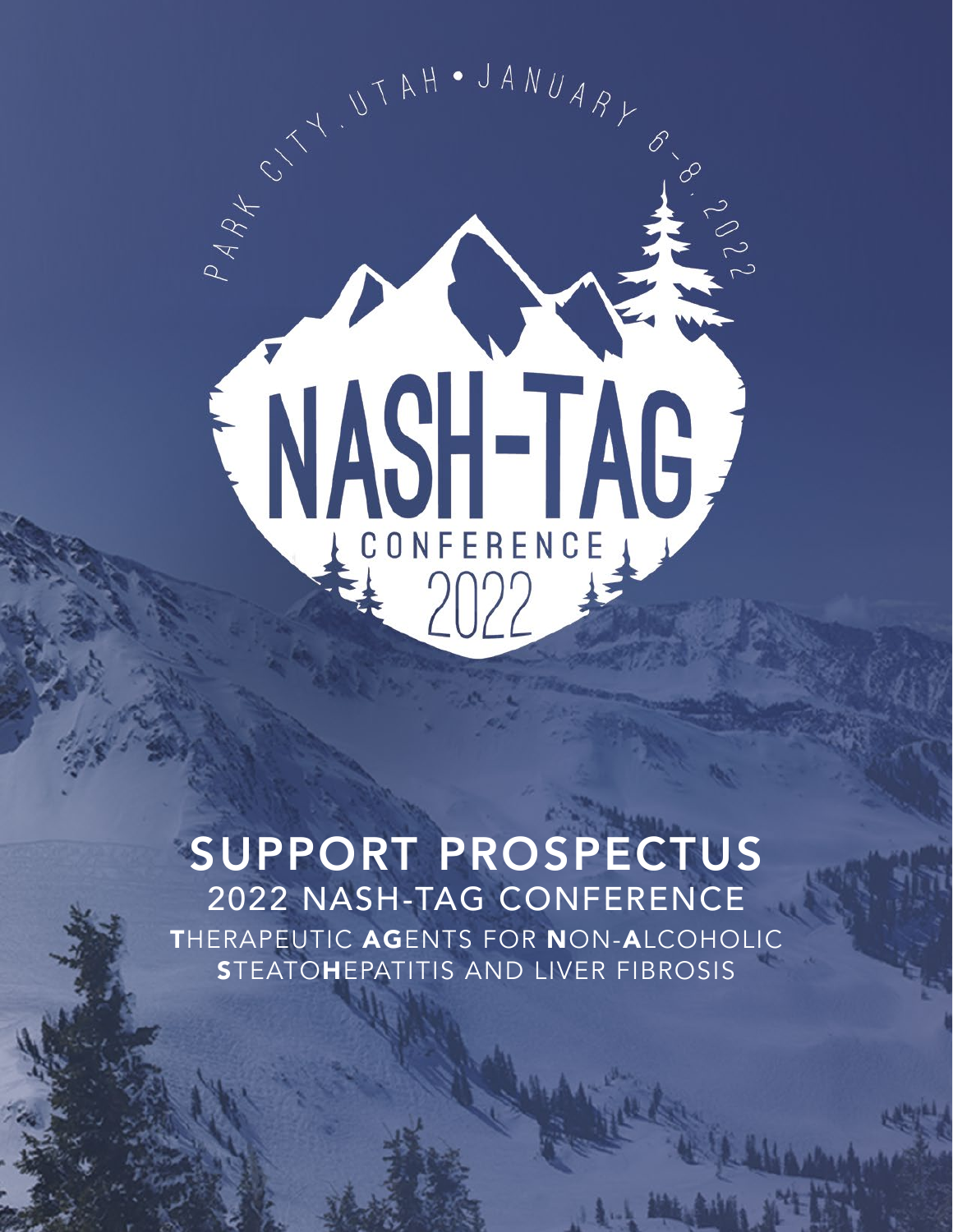# TABLE OF CONTENTS

| 3  |                                                             |
|----|-------------------------------------------------------------|
|    | <b>Executive Summary</b>                                    |
|    | Course Directors/Scientific Advisory Board Committee        |
| 5  | Agenda                                                      |
|    | 2022 NASH-TAG Support Opportunities and Important Deadlines |
| 10 | <b>Sponsorship Opportunities</b>                            |
| 11 | Industry-supported Satellite Symposia                       |
| 12 | <b>Terms &amp; Conditions</b>                               |
| 13 | 2022 NASH-TAG Exhibit Sponsor Information Form              |

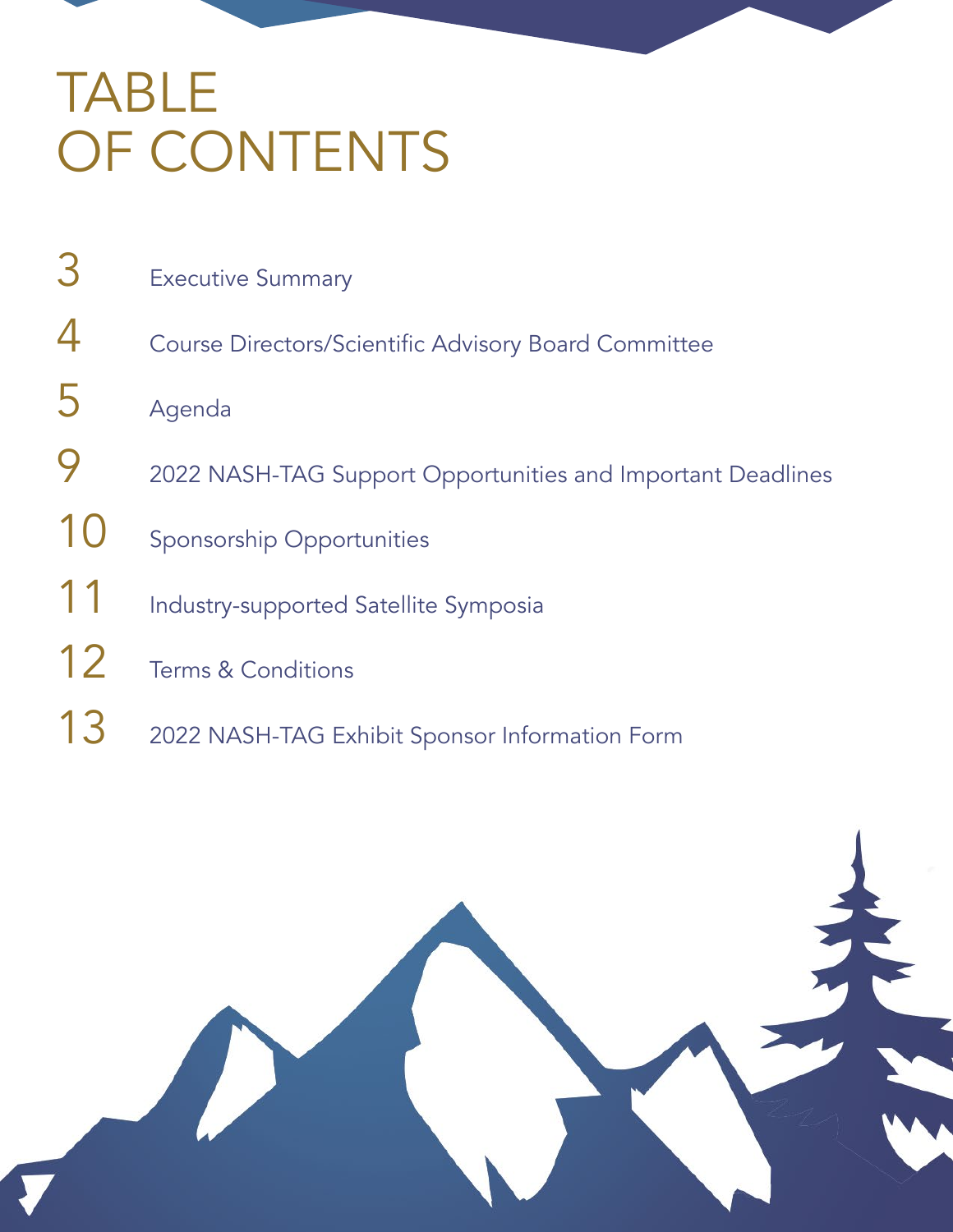## <span id="page-2-0"></span>EXECUTIVE SUMMARY

We are pleased to announce that the 2022 NASH-TAG Conference, our sixth annual conference, will be a hybrid conference from Thursday, January 6 to Saturday, January 8, 2022, in Park City, UT. The hybrid format will provide an effective, engaging, and safe opportunity to learn from leading researchers, to engage in interactive discussions, and to share insight with others on multiple topics related to advances in the diagnosis and management of patients with Non-Alcoholic Steatohepatitis/Non-Alcoholic Fatty Liver Disease (NASH/ NAFLD) and liver fibrosis.

The NASH-TAG Conference's primary objective is to meet the educational needs of research and development stakeholders and healthcare professionals who seek to improve the lives of patients with NASH/NAFLD. The conference brings together clinicians, academia, and the pharmaceutical industry to discuss the identification of the appropriate patient populations, trial designs, and therapeutic endpoints, as well as the potential benefits these agents can have on patients with NASH. We believe the success of this conference is accomplished by delivering a focused, scientific, educational update that highlights the most clinically relevant advances in NASH, which include the future directions in diagnostic procedures and the challenges in drug discovery and development for both NASH and liver fibrosis.

The Scientific Advisory Council of NASH-TAG is an internationally renowned group of academic researchers who help in providing comprehensive strategic planning and guidance for the educational program. These renowned experts will assist in the development of the educational content and will serve as faculty at the conference. They will address the latest clinical trial results, design updates, new pharmacological updates, and the pharmacoeconomic benefit of future treatment to the healthcare system. In addition, the faculty will focus on epidemiology, comorbidities associated with this disease, and the impact of NASH/NAFLD (natural history).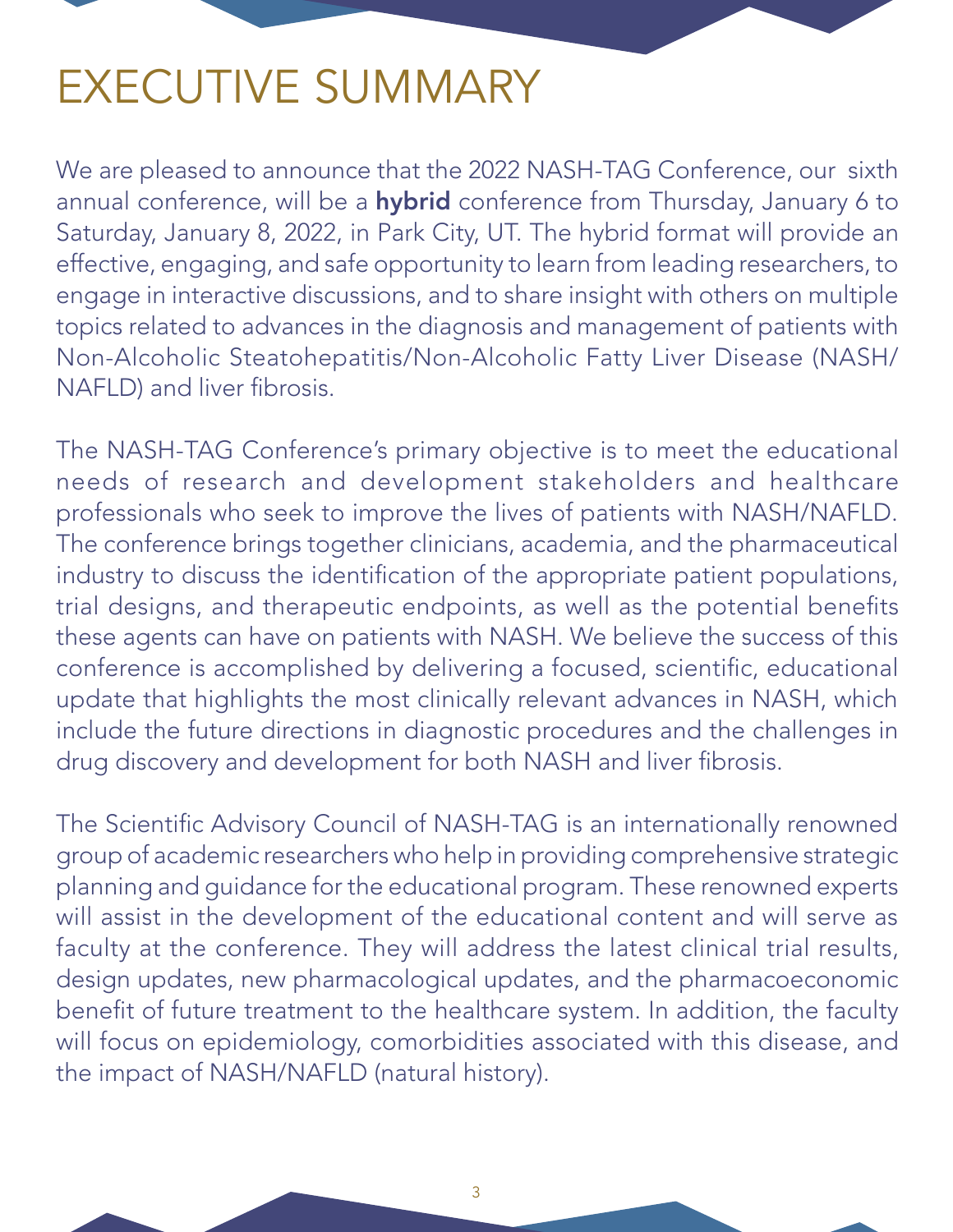### <span id="page-3-0"></span>COURSE DIRECTORS



Michael Charlton, MD, MBBS, FRCP Professor of Medicine Chief of Hepatology, Director Transplant Institute University of Chicago Chicago, IL, USA



Rohit Loomba, MD, MHSc Professor of Medicine and Vice Chief, Division of Gastroenterology Adjunct Professor, Epidemiology and Public Health University of California, San Diego San Diego, CA, USA



Stephen Harrison, MD, FAASLD

Visiting Professor of Hepatology, Radcliffe Department of Medicine, University of Oxford San Antonio, TX, USA



### Vlad Ratziu, MD, PhD Professor of Hepatology Sorbonne Université Hôpital Pitié - Salpêtrière Institute of Cardiometabolism and Nutrition, ICAN Paris, France

## SCIENTIFIC ADVISORY BOARD COMMITTEE

Manal Abdamalek, MD Duke University Durham, North Carolina, USA

Quentin Anstee, MD Newcastle University Newcastle-Upon-Tyne, United Kingdom

Kenneth Cusi, MD, FACP, FACE University of Florida Gainsville, Florida, USA

Scott Friedman, MD Mount Sinai Hospital New York, New York, USA

Samuel Klein, MD Washington University School of Medicine St. Louis, Missouri, USA

Philip Newsome, MBBS University of Birmingham Birmingham, United Kingdom

Mazen Noureddin, MD, MHSc Cedars Sinai Medical Center Los Angeles, California, USA

Yuri Popov, MD, PhD Harvard Medical School Boston, Massachusetts, USA

Mary Rinella, MD Northwestern University Feinberg School of Medicine Chicago, Illinois, USA

Arun J. Sanyal, MD Virginia Commonwealth University Richmond, Virginia, USA

Jörn M. Schattenberg, MD University Medical Center Mainz Mainz, Germany

Detlef Schuppan University Medical Center Mainz Mainz, Germany

Gerald I. Shulman, MD, PhD Yale University School of Medicine New Haven, Connecticut, USA

Bart Staels, PhD University of Lille Nord de France Lille, France

Frank Tacke, MD, PhD University Hospital Aachen Aachen, Germany

Brent A. Tetri, MD Saint Louis University Liver Center St. Louis, Missouri, USA

### Vincent Wong, MD

The Chinese University of Hong Kong Hong Kong, China

Hannele Yki-Jarvinen, MD, PhD University of Helsinki Helsinki, Finland

Zobair Younossi, MD Inova Health System Falls Church, Virginia, USA

For an updated list of faculty/speakers, please visit our website: WWW.NASH-TAG.ORG

> Conference management services provided by: Focus Medical Communications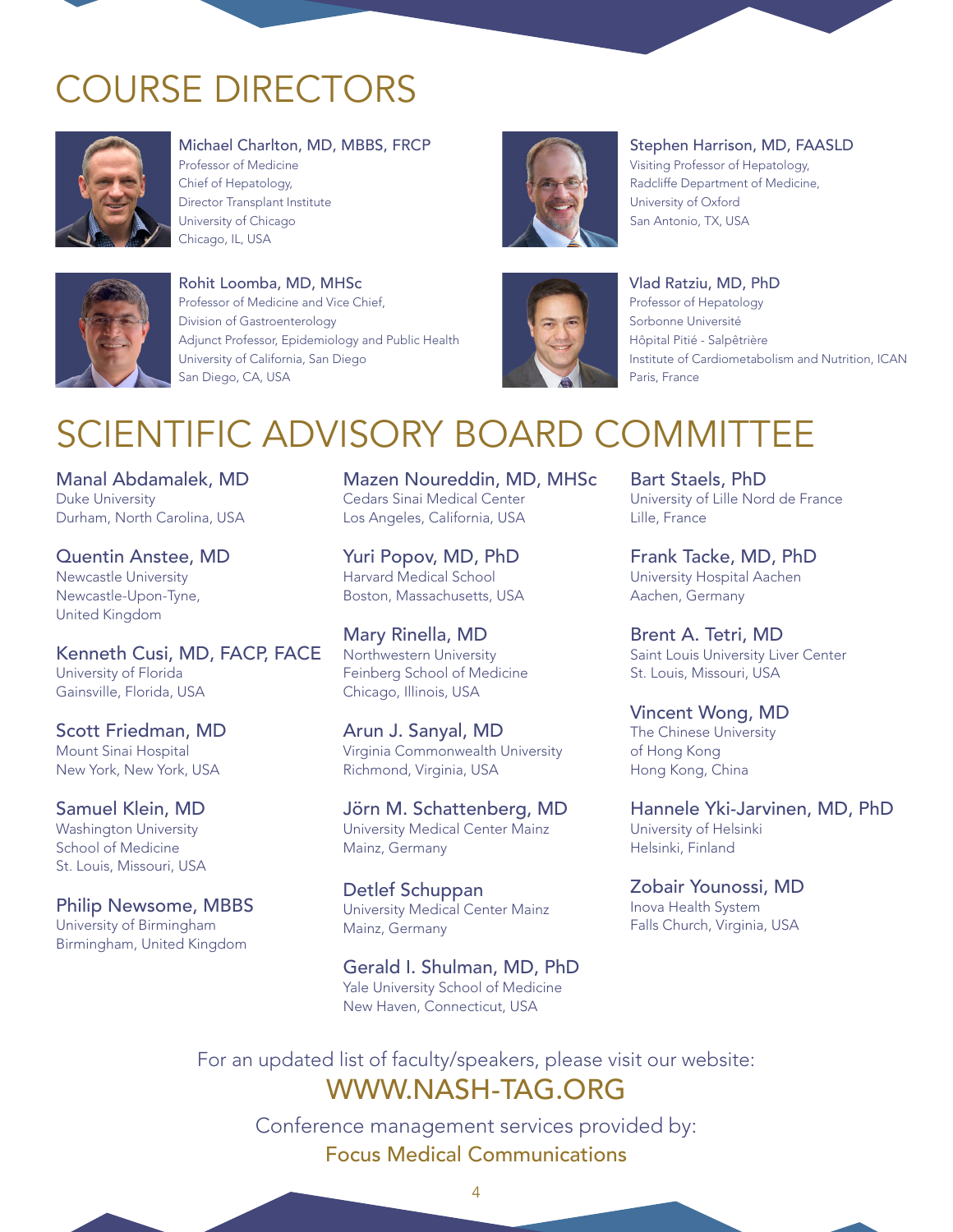# <span id="page-4-0"></span>AGENDA

| <b>** Mountain Standard Time **</b> |                                                          |  |  |  |  |
|-------------------------------------|----------------------------------------------------------|--|--|--|--|
| THURSDAY, JANUARY 6, 2022           |                                                          |  |  |  |  |
| $18:00 - 20:00$                     | <b>Welcome Reception</b>                                 |  |  |  |  |
| FRIDAY, JANUARY 7, 2022             |                                                          |  |  |  |  |
| $6:45 - 7:30$                       | <b>Breakfast</b>                                         |  |  |  |  |
| $7:30 - 8:00$                       | The Year 2021 in Review                                  |  |  |  |  |
| $8:00 - 9:30$                       | <b>SESSION 1: ONE-STOP SHOP</b>                          |  |  |  |  |
| $8:00 - 8:20$                       | <b>FXR: Clinical Trial Summary of FXR Agonists</b>       |  |  |  |  |
| $8:20 - 8:30$                       | Open Mic Discussion                                      |  |  |  |  |
| $8:30 - 8:50$                       | <b>FGF-19: Aldafermin Trial Results and Tribulations</b> |  |  |  |  |
| $8:50 - 9:00$                       | Open Mic Discussion                                      |  |  |  |  |
| $9:00 - 9:20$                       | FGF-21: Cover to Cover: FGF-21 Trials                    |  |  |  |  |
| $9:20 - 9:30$                       | Open Mic Discussion                                      |  |  |  |  |
| $9:30 - 9:50$                       | Break - Exhibit Hall/Poster Viewing                      |  |  |  |  |
| $9:50 - 10:40$                      | <b>SESSION 2: LATEST CLINICAL TRIAL RESULTS</b>          |  |  |  |  |
| $9:50 - 10:25$                      | <b>Key Congress Presentations</b>                        |  |  |  |  |
| $10:25 - 10:40$                     | <b>Q&amp;A</b>                                           |  |  |  |  |
| $10:40 - 12:00$                     | SESSION 3: BACK TO BIOLOGIC BASIS OF NASH PROGRESSION    |  |  |  |  |
|                                     |                                                          |  |  |  |  |
| $10:40 - 10:55$                     | <b>Role of Phage Therapies in Liver Disease</b>          |  |  |  |  |
| $10:55 - 11:10$                     | <b>Emerging Data on Lipotoxicity in NASH</b>             |  |  |  |  |
| $11:10 - 11:25$                     | Why NASH-related HCC Is Resistant to Treatment           |  |  |  |  |
| $11:25 - 11:40$                     | <b>Organoids in NASH Therapeutics</b>                    |  |  |  |  |
| $11:40 - 12:00$                     | <b>Panel Discussion</b>                                  |  |  |  |  |
| $12:00 - 16:00$                     | Interactive Dialogue on NASH Topics                      |  |  |  |  |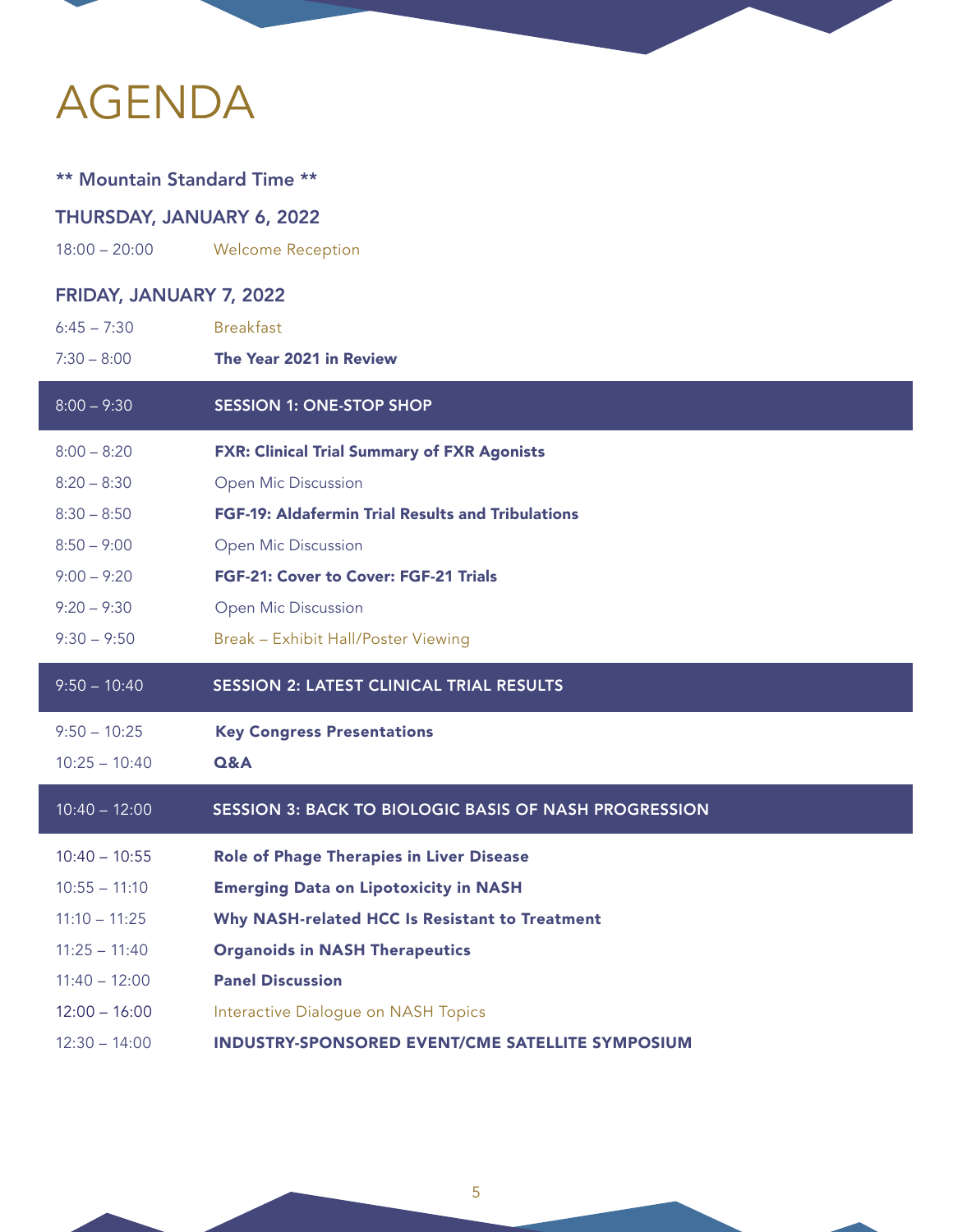# AGENDA

| $16:00 - 17:40$ | SESSION 4: WHAT'S HAPPENING IN MAJOR CONSORTIA ACROSS THE FIELD? |
|-----------------|------------------------------------------------------------------|
| $16:00 - 16:20$ | <b>NIMBLE Update</b>                                             |
| $16:20 - 16:40$ | <b>LITMUS Update</b>                                             |
| $16:40 - 17:00$ | <b>Two Oral Presentations</b>                                    |
| $17:00 - 17:20$ | <b>Cirrhosis Network Update</b>                                  |
| $17:20 - 17:40$ | <b>Panel Discussion</b>                                          |
| $17:40 - 18:00$ | Break - Exhibit Hall/Poster Viewing                              |
|                 |                                                                  |
| $18:00 - 19:00$ | SESSION 5: ARTIFICIAL INTELLIGENCE PLATFORMS IN NASH TRIALS?     |
| $18:00 - 18:15$ | <b>New Data on Path AI</b>                                       |
| $18:15 - 18:30$ | <b>New Data on Histoindex</b>                                    |
| $18:30 - 18:45$ | <b>What's Next in AI Platforms in NASH Trials and Future</b>     |
| $18:45 - 19:00$ | <b>Panel Discussion</b>                                          |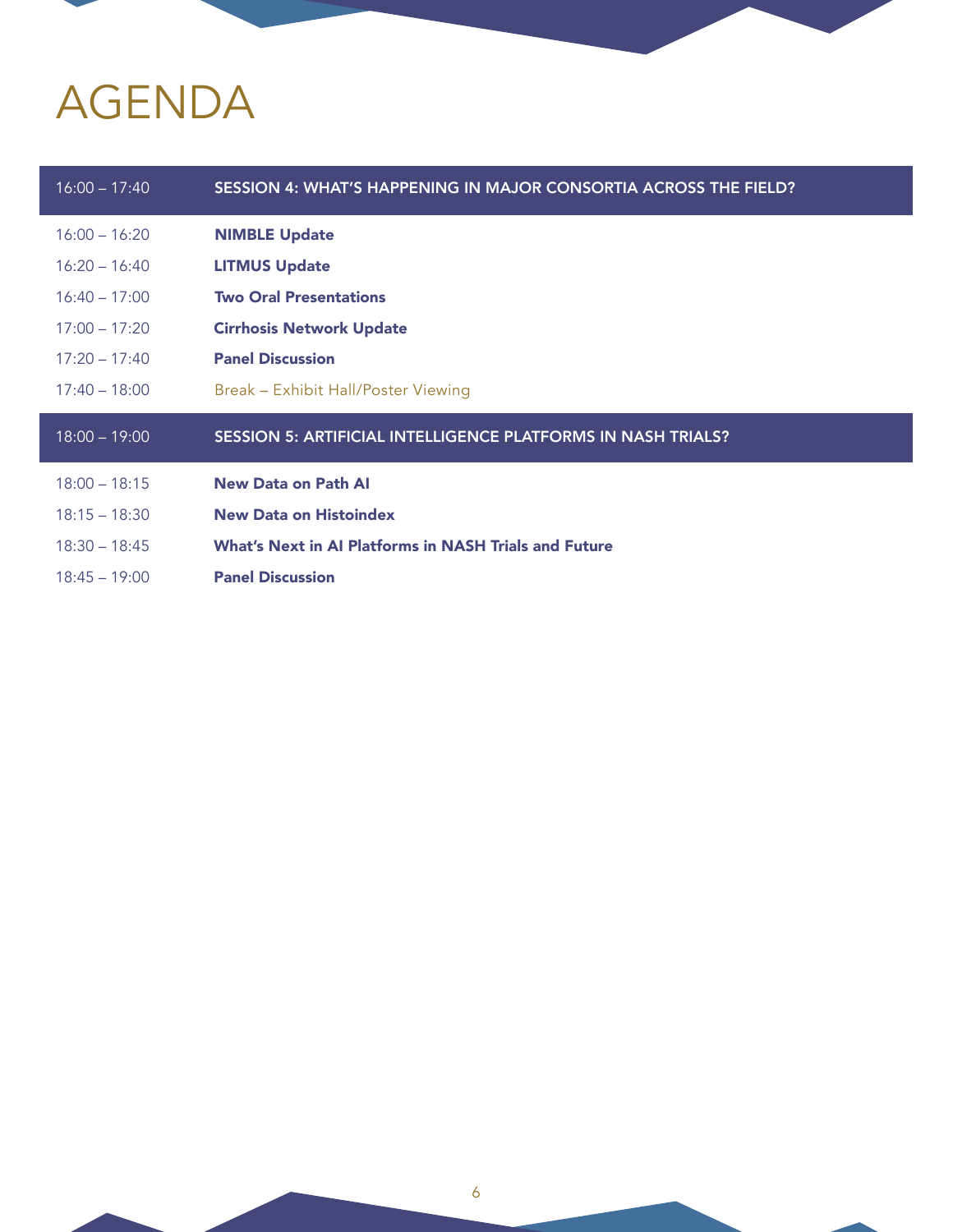## AGENDA

### \*\* Mountain Standard Time \*\*

### SATURDAY, JANUARY 8, 2022

| $6:45 - 7:30$   | <b>Breakfast</b>                                                               |
|-----------------|--------------------------------------------------------------------------------|
| $7:30 - 9:40$   | <b>SESSION 6: WHAT'S NEW OUT THERE AND HOW TO INTERPRET WHAT IT ALL MEANS?</b> |
| $7:30 - 7:50$   | <b>Update from the AASLD NASH Task Force</b>                                   |
| $7:50 - 8:10$   | <b>New Data on Wet Biomarkers</b>                                              |
| $8:10 - 8:30$   | <b>Lessons Learned from Early Pioneers in NASH Drug Development</b>            |
| $8:30 - 8:50$   | <b>Combination Therapy Data in 2022: Current Status</b>                        |
| $8:50 - 9:10$   | <b>New Data on Predicting Treatment Response</b>                               |
| $9:10 - 9:40$   | <b>Panel Discussion</b>                                                        |
| $9:40 - 10:00$  | Break - Exhibit Hall/Poster Viewing                                            |
| $10:00 - 12:00$ | <b>SESSION 7: NEW TARGETS</b>                                                  |
| $10:00 - 10:15$ | <b>PNPLA3 Knockdown as Treatment of NASH</b>                                   |
| $10:15 - 10:30$ | <b>HSD17B13 Knockdown and Inhibition as Treatment of NASH</b>                  |
| $10:30 - 10:45$ | <b>MOTC in the Treatment of NASH</b>                                           |
| $10:45 - 11:00$ | <b>Uncouplers in the Treatment of NASH</b>                                     |
| $11:00 - 11:15$ | <b>TLR-based Therapies in NASH</b>                                             |
| $11:15 - 11:30$ | <b>Mechanisms of VLDL Turnover: Implications in NASH Therapeutics</b>          |
| $11:30 - 12:00$ | <b>Panel Discussion</b>                                                        |
| $12:00 - 16:00$ | À la Carte Roundtable Discussion Related to Drug Development                   |
| $12:30 - 16:00$ | <b>INDUSTRY-SPONSORED EVENT/CME SATELLITE SYMPOSIUM</b>                        |
| $16:00 - 17:40$ | <b>SESSION 8: BASIC SCIENCE</b>                                                |
| $16:00 - 16:20$ | <b>Two Oral Presentations</b>                                                  |
| $16:20 - 16:40$ | <b>Single-cell Transcriptomics and NASH</b>                                    |
| $16:40 - 17:00$ | <b>Inflammation and Gut Dysbiosis</b>                                          |
| $17:00 - 17:20$ | <b>Integrins and Fibrosis</b>                                                  |
| $17:20 - 17:40$ | <b>Overview of Dual/Triple Agonists</b>                                        |
| $17:40 - 18:00$ | Break - Exhibit Hall/Poster Viewing                                            |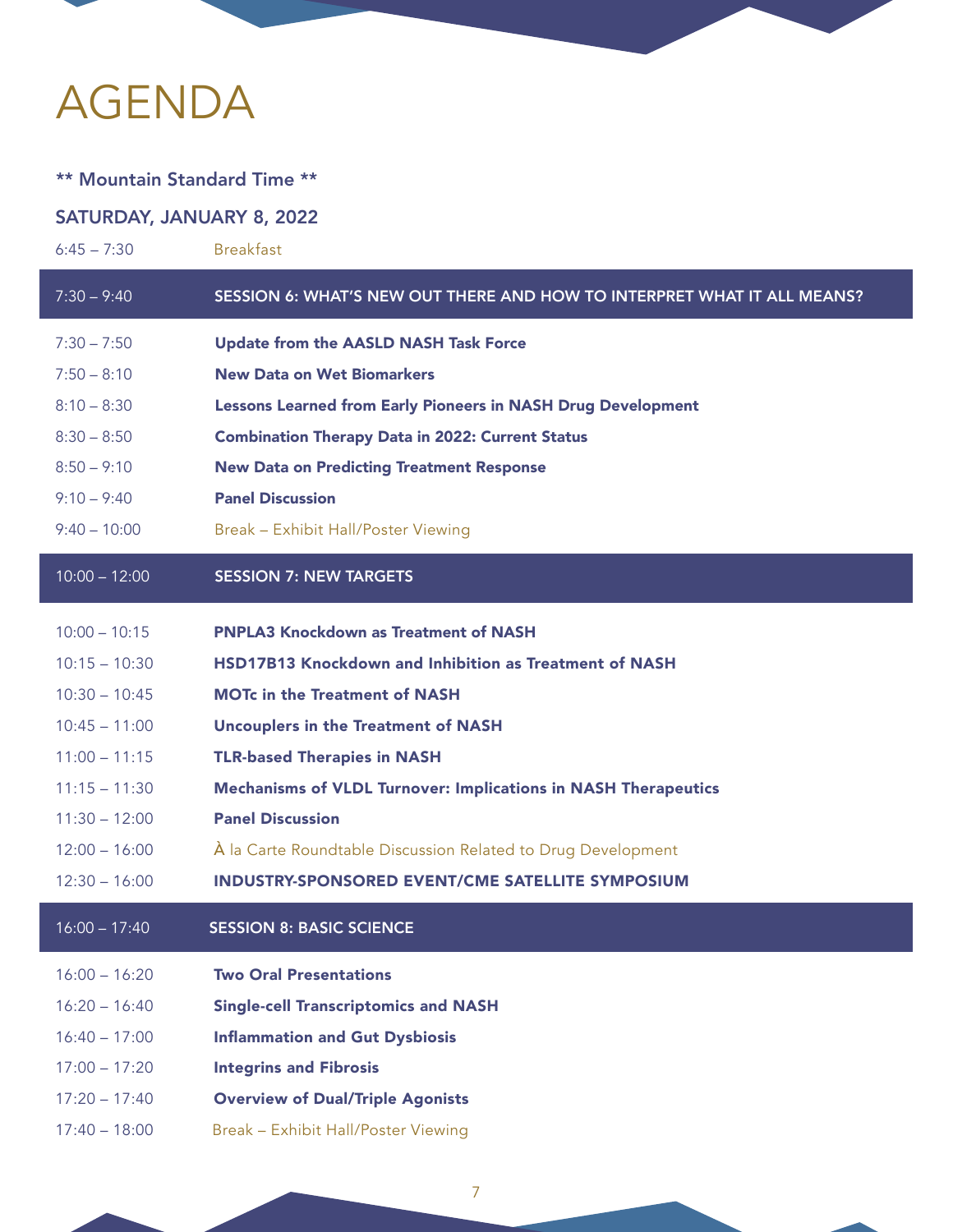

| $18:00 - 19:40$ | <b>SESSION 9: NASH ENDPOINTS AND REGULATORY LANDSCAPE</b> |
|-----------------|-----------------------------------------------------------|
| $18:00 - 18:20$ | Non-cirrhotic Trial Endpoints - Is It Time to Pivot?      |
| $18:20 - 19:00$ | <b>Fireside Chat</b>                                      |
| $19:00 - 19:15$ | <b>Cirrhotic Trial Endpoints - Are We Ready for NITs?</b> |
| $19:15 - 19:40$ | <b>Fireside Chat</b>                                      |
| $19:40 - 19:45$ | <b>NASH-TAG 2021 Recap and Future</b>                     |
| $19:45 - 21:00$ | <b>Farewell Reception</b>                                 |
| 21:00           | Meeting Adjourn                                           |
|                 |                                                           |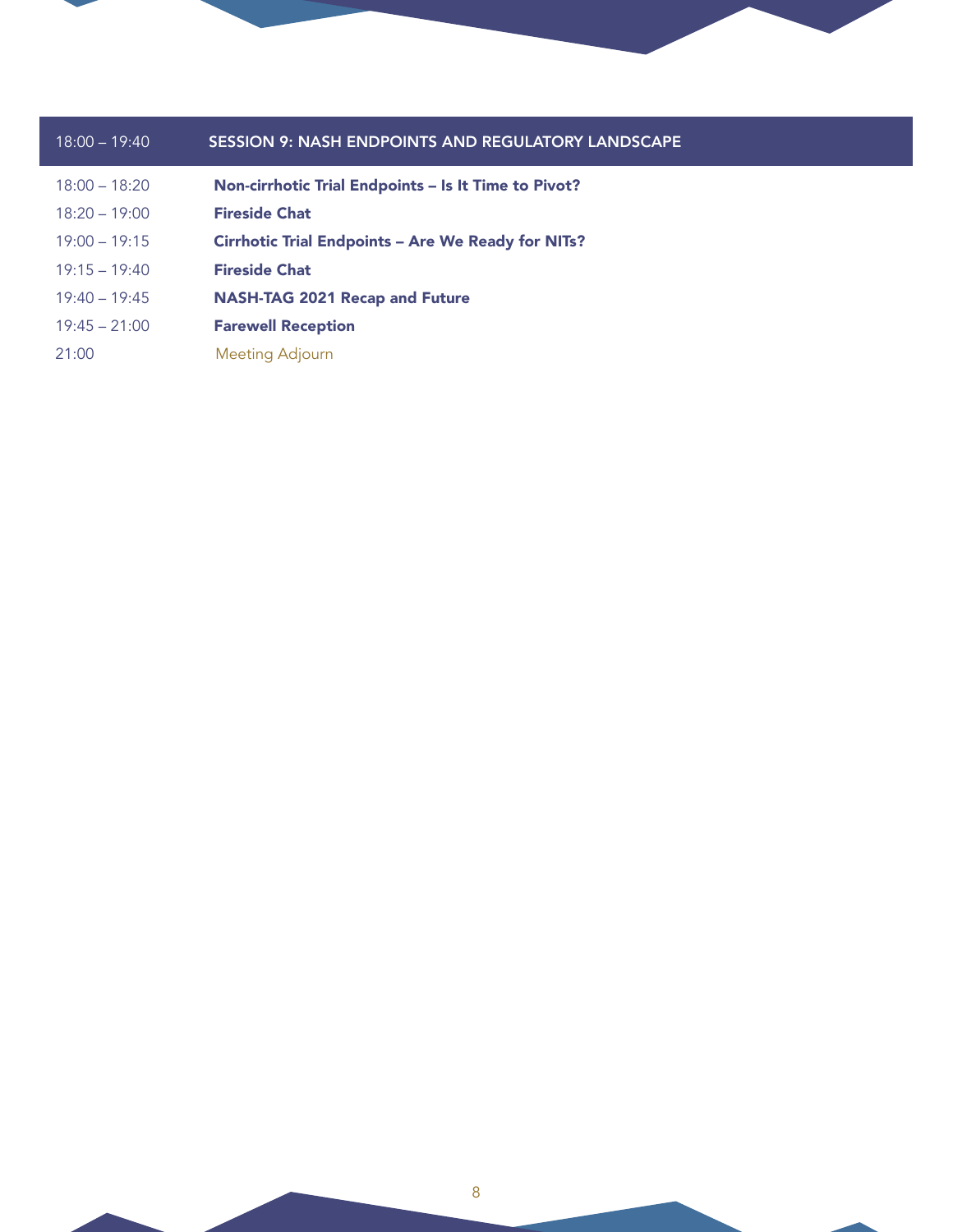# <span id="page-8-0"></span>2022 NASH-TAG SUPPORT OPPORTUNITIES AND IMPORTANT DEADLINES

### SUPPORT OPPORTUNITIES

The NASH-TAG Conference offers different levels of sponsorship to support the needs of the more than 250 healthcare professionals who will attend the conference.

### NASH-TAG CONFERENCE DATES

January 6 – 8, 2022 The Chateaux Deer Valley 7815 Royal Street East Park City, Utah 84060 USA

### IMPORTANT DEADLINES

Initial Agreement: Supporters showing interest must commit in writing by completing the "Support Opportunities" form found on the last page of this prospectus.

Payment: If requested, invoices can be generated on receipt of the fully executed Letter of Agreement with payment due in full upon signing. Please include a copy of the invoice and/or purchase order with payment.

> Checks should be made payable to: Focus Medical Communications (Tax ID 20-8216514)

> > Remit payment to: Focus Medical Communications Attn: NASH-TAG Conference 7 Century Drive, Suite 104 Parsippany, NJ 07054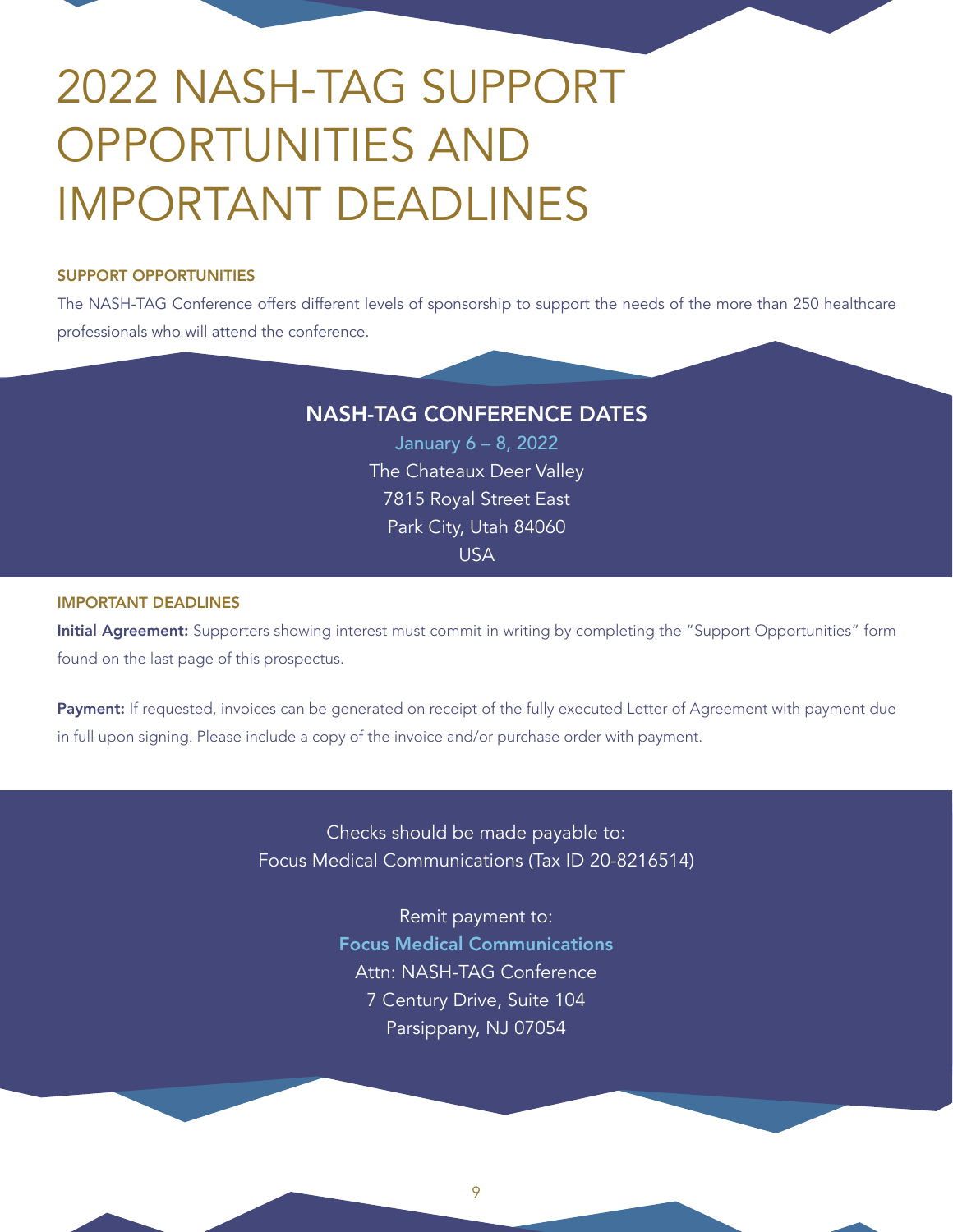# <span id="page-9-0"></span>SPONSORSHIP OPPORTUNITIES

The NASH-TAG Conference has designed a comprehensive and multi-tiered corporate sponsorship program that provides benefits at every level.

| <b>Benefits at the NASH-TAG Annual Conference</b>                                                                                                                                                | <b>Diamond</b><br>\$100,000         | <b>Platinum</b><br>\$50,000         | Gold<br>\$30,000                    | <b>Conference</b><br><b>Sponsor</b><br>\$10,000 |
|--------------------------------------------------------------------------------------------------------------------------------------------------------------------------------------------------|-------------------------------------|-------------------------------------|-------------------------------------|-------------------------------------------------|
| Acknowledgment and recognition as a major sponsor on individual<br>conference websites and all conference materials                                                                              | $\sqrt{ }$                          | $\sqrt{2}$                          | $\sqrt{2}$                          |                                                 |
| Conference exhibit booth and a virtual exhibit booth for attendees<br>that are not able to travel to the live program                                                                            | 12' Table                           | 12' Table                           | 6' Table                            | 6' Table                                        |
| Complimentary conference registrations                                                                                                                                                           | Eight (8)                           | $\sqrt{ }$<br>Six (6)               | $\sqrt{2}$<br>Three (3)             | $\sqrt{ }$<br>One (1)                           |
| Networking reception sponsor                                                                                                                                                                     | $\sqrt{2}$                          | $\sqrt{2}$                          | $\sqrt{ }$                          |                                                 |
| Invitations to the faculty dinner                                                                                                                                                                | Eight (8)                           | Four $(4)$                          | $\sqrt{ }$<br>Two(2)                |                                                 |
| Promotional product bag inserts in the conference bag                                                                                                                                            | $\sqrt{ }$<br>Two(2)<br>bag inserts | $\sqrt{ }$<br>Two(2)<br>bag inserts | $\sqrt{2}$<br>One (1)<br>bag insert |                                                 |
| Executive board exchange: the opportunity for people from your<br>organization to meet in-person or virtually with the NASH-TAG<br>course directors to discuss anything related to your product* | Up to eight<br>(8) people           | Up to four<br>(4) people            |                                     |                                                 |
| Industry-sponsored event**                                                                                                                                                                       | $\sqrt{ }$                          |                                     |                                     |                                                 |

*\* The in-person meeting must be scheduled outside of the NASH-TAG Conference presentations. The executive board exchange must be either Friday or Saturday, in the morning between 6:00 and 7:30 am or in the afternoon between 12:30 and 3:30 pm. If you prefer a virtual meeting, arrangements can*  be made post-NASH-TAG Conference. The time slot is offered on a first-come, first-served basis. All food and beverages are the responsibility of the *sponsoring company.*

*\*\* The NASH -TAG Conference will supply the room and AV only. For the virtual meeting, NASH -TAG will provide the Zoom platform. The available*  time slots are on Friday and Saturday: 12:30 – 2:00 pm. Each time slot is offered on a first-come, first-served basis. All food and beverages are the *responsibility of the sponsoring company.*

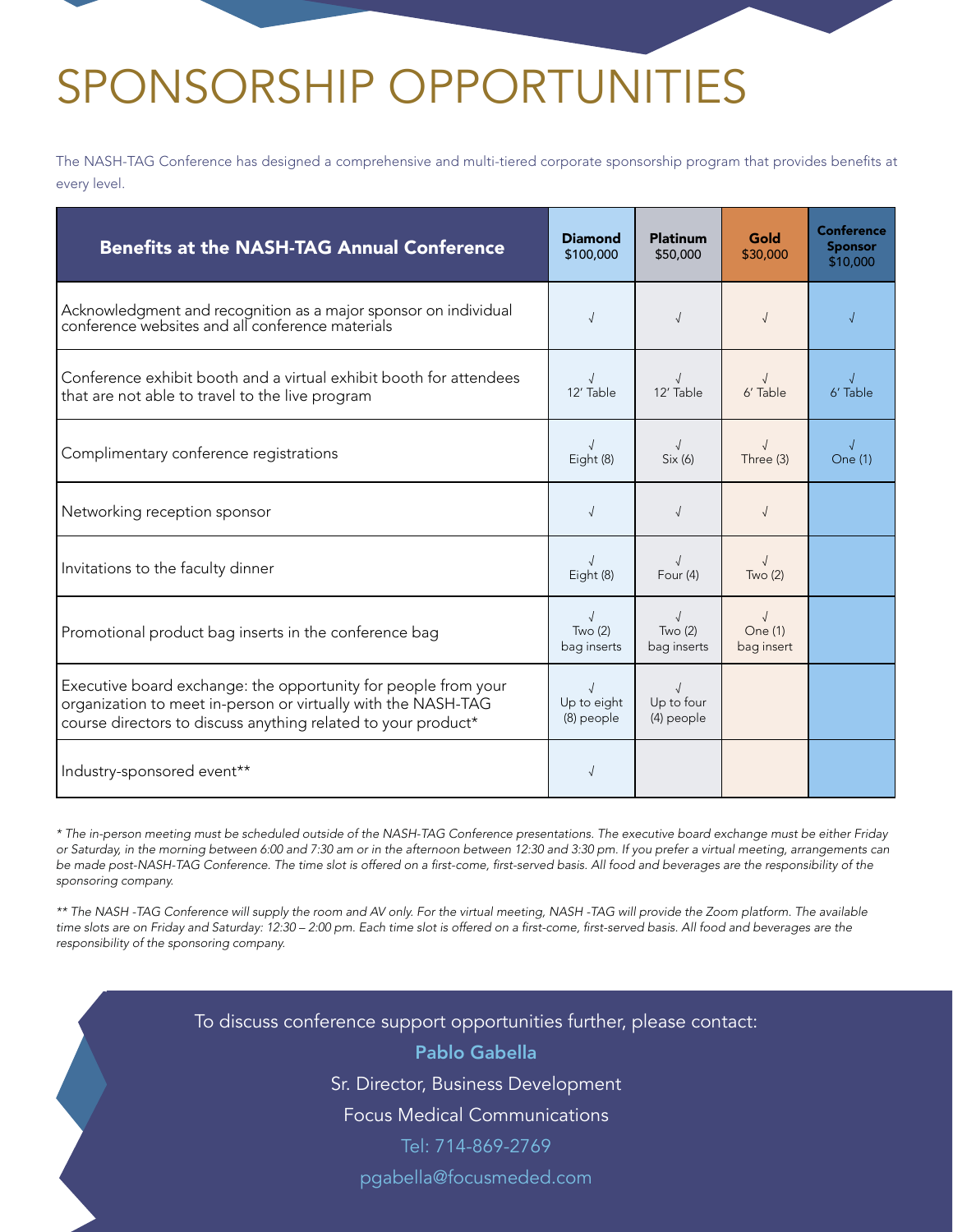# <span id="page-10-0"></span>INDUSTRY-SUPPORTED SATELLITE SYMPOSIA

We are excited to offer commercial supporters a new opportunity to host and offer independent CME educational programs through satellite symposia. These symposia will take place on designated days and times.\* Satellite symposia must be sponsored/organized by an ACCME-accredited organization and offer CME credits. Providers must designate activities for category 1 (one) credit in advance. An application must be submitted to NASH-TAG for approval. Details about the application process will follow after the fee has been submitted.

*\*Exclusive timeslots for CME satellite symposia: Friday & Saturday evening from 7:45 to 9:15 pm – symposia may be up to 1.5 hours in length*

### \$75,000

*At the NASH-TAG Conference:*

- Audiovisual equipment and labor is provided
- No modifications can be made to the AV package, which will include two screens/ projectors, a podium microphone, and three table microphones for a panel discussion
- Opportunity to place one poster/banner near the registration desk on the day of the meeting
- Opportunity to distribute one 8.5 x 11" (or smaller) printed promotional invitation
- Opportunity to produce a branded email that will be sent by NASH-TAG to registered attendees prior to the meeting
- One announcement on the NASH-TAG website
- Food and beverage is not included in the price
- Livestream on the conference platform is included. A copy of the video file will be provided to your organization for posting on your platforms. If you do not want the livestream/ recording option, you may deduct \$10,000 from the fee. We are unable to accommodate external video production teams onsite

To discuss conference support opportunities further, please contact: Pablo Gabella Sr. Director, Business Development Focus Medical Communications Tel: 714-869-2769 pgabella@focusmeded.com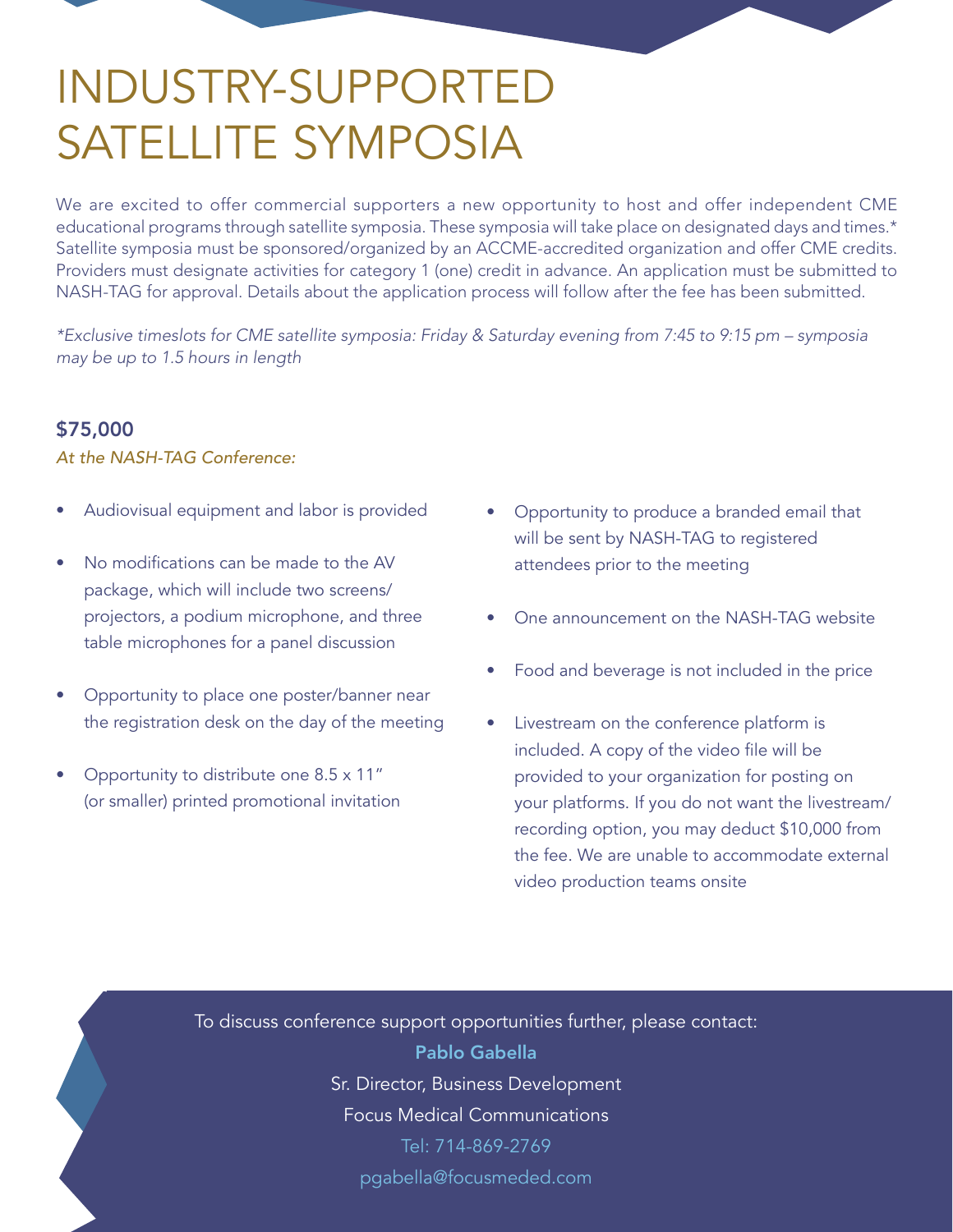# <span id="page-11-0"></span>TERMS AND CONDITIONS

#### CONFERENCE ORGANIZER

For the purpose of this document, Focus Medical Communications and Tactical Advantage Group will be referred to as the Conference Organizer.

#### REPORTABLE EXPENSES

The Conference Organizer attests that sponsorship funds will not be used to purchase meals, snacks, or beverages for any Conference or event attendee.

The Conference Organizer also attests that sponsorship funds will not be applied toward the payment of faculty honoraria for this Conference.

#### PAYMENT TERMS

Confirmation of your sponsorship/exhibit space is contingent upon receiving full payment prior to the scheduled event date. Payment instructions will be provided in a confirmation email upon the submission of this form. Payment is due in full upon signing.

#### CANCELLATION POLICY

A refund, less a handling fee of 10%, will be given for cancellations received in writing within three business days after the Sponsorship/Exhibitor's Agreement is completed. After this date, no refunds will be granted unless the Conference is canceled altogether.

If the Conference is postponed and rescheduled within one year of the originally scheduled date, no refunds will be granted. However, the sponsorship/exhibitor fee shall be applied to the rescheduled Conference.

Should the Conference be canceled and not take place within one year of the originally scheduled date, a full refund shall be granted.

### FAILURE TO OCCUPY EXHIBIT HALL SPACE

The Conference Organizer reserves the right to re-allocate any space that has not been occupied by the confirmed Exhibitor by 7:30 am on Friday, January 7, 2022. Should this occur, the confirmed Exhibitor agrees to forfeit their booth space without refund.

#### SCHEDULING NON-CONFERENCE EVENTS

The Conference Organizer appreciates the convenience of having a number of key opinion leaders and HCPs in one location. However, we also recognize the importance of allowing our faculty and attendees to make the most of their time during the Conference. To that end, our participating Sponsors agree to the following:

- Sponsors may not schedule any meetings within or external to the Conference venue during Conference dates and times without the explicit permission of the Conference Organizer.
- Sponsors may request to schedule an on-site meeting outside Conference dates and times by submitting their written request to the Conference Organizer no later than December 10, 2021. With express written permission of the Conference Organizer, the same meeting offering parameters will apply, as indicated above.
- Any travel or accommodation-related expenses (e.g. rescheduled flights, additional room nights) that may arise as a result of any faculty or Conference attendee participating in an authorized Sponsor event will be the responsibility of the Sponsor.

#### CONFERENCE FACULTY AND ATTENDEE DATA

The Conference Organizer, its affiliates, and vendors do not share the registration information of its Conference faculty or attendees (either targeted or registered) with any of its sponsoring organizations.

#### EXHIBIT LOGISTICS

- All requests (e.g., power source, internet access, additional AV) will be handled between the Exhibitor and the hotel. The costs will be directly charged to the Exhibitor.
- Exhibit-related shipping arrangements and resulting expenses are the responsibility of the Sponsor.
- The Conference Organizer will assign the exhibit location within the expo area.

#### LIABILITY

The Exhibitor agrees to defend, indemnify, and hold harmless the Conference venue hotel and the Conference Organizer, along with their employees, agents, representatives, and guests, from any third-party claim, cause of action, liability, damage, cost, or expense of any kind whatsoever arising out of or relating in any way to the Exhibitor's alleged intentional or negligent conduct during or in connection with its participation in the Conference, including the reimbursement of all damages assessed and reasonable attorneys' fees and costs incurred.

#### INSURANCE FOR EXHIBIT ITEMS

The Exhibitor assumes all risk and financial responsibility for the loss or damage of its personal property during or related in any way to the Conference. The Exhibitor further acknowledges that it is responsible for insuring its personal property and that the Conference Organizer does not maintain any insurance coverage for that purpose. The Exhibitor forever releases and otherwise waives all claims against the Conference venue hotel, NASH-TAG, and the Conference Organizer, along with their employees, agents, representatives, and guests, arising out of or relating to the loss or damage of the Exhibitor's personal property.

Upon acceptance of your sponsorship, you will receive a confirmation email with additional details on the event. Within three months of the Conference, you will be notified with the Exhibitor Kit.

12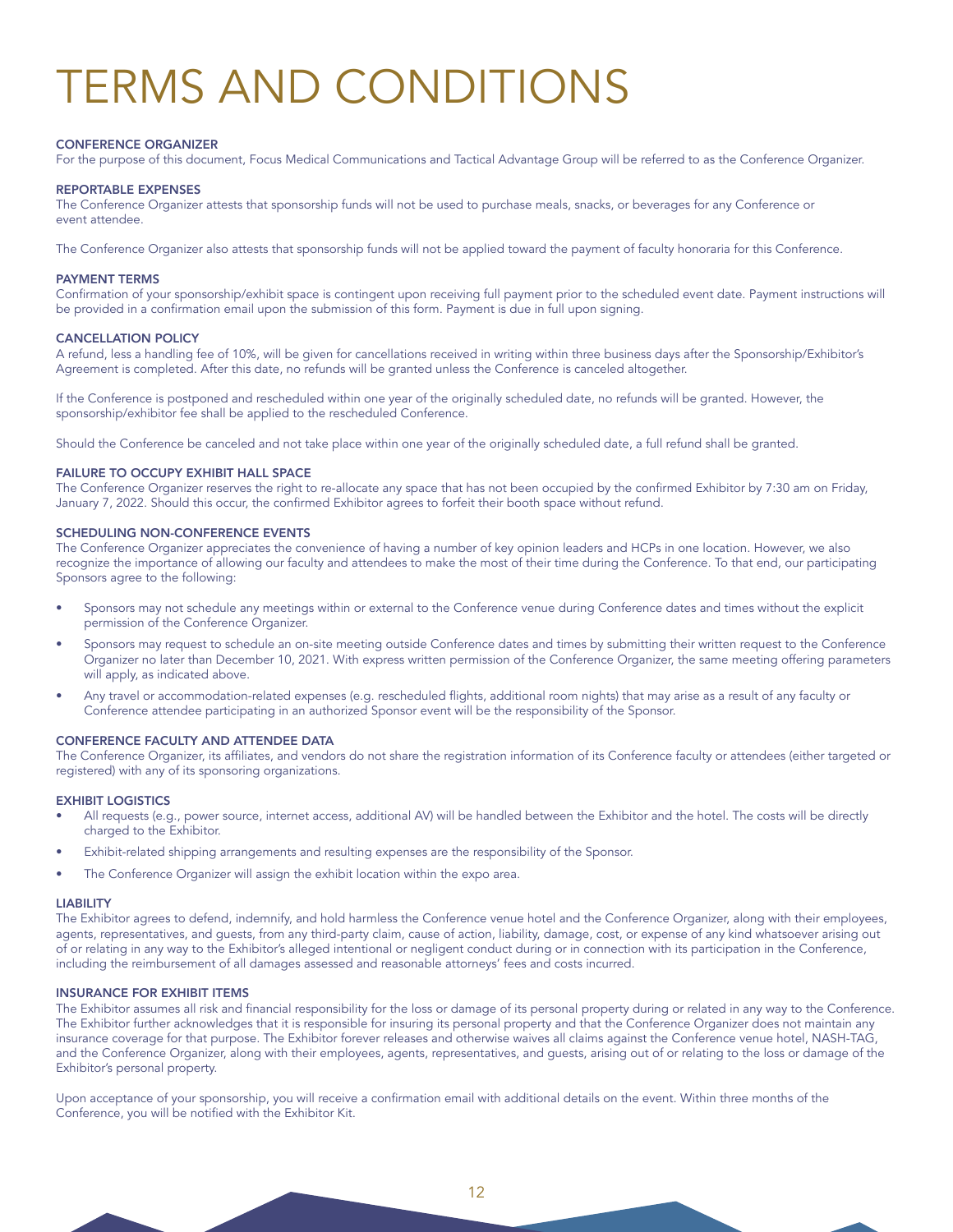# <span id="page-12-0"></span>2022 NASH-TAG EXHIBIT SPONSOR INFORMATION FORM

### **TO SECURE YOUR SPONSORSHIP, CLICK HERE [TO COMPLETE THE ONLINE FORM AND AGREEMENT](https://www.nash-tag.org/conference-prospectus)**

To further discuss conference support opportunities, please contact:

Pablo Gabella Senior Director, Business Development Focus Medical Communications Tel: 714-869-2769 pgabella@focusmeded.com

> Checks should be made payable to: Focus Medical Communications (Tax ID 20-8216514)

Remit payment to: Focus Medical Communications Attn: NASH-TAG 7 Century Drive, Suite 104 Parsippany, NJ 07054